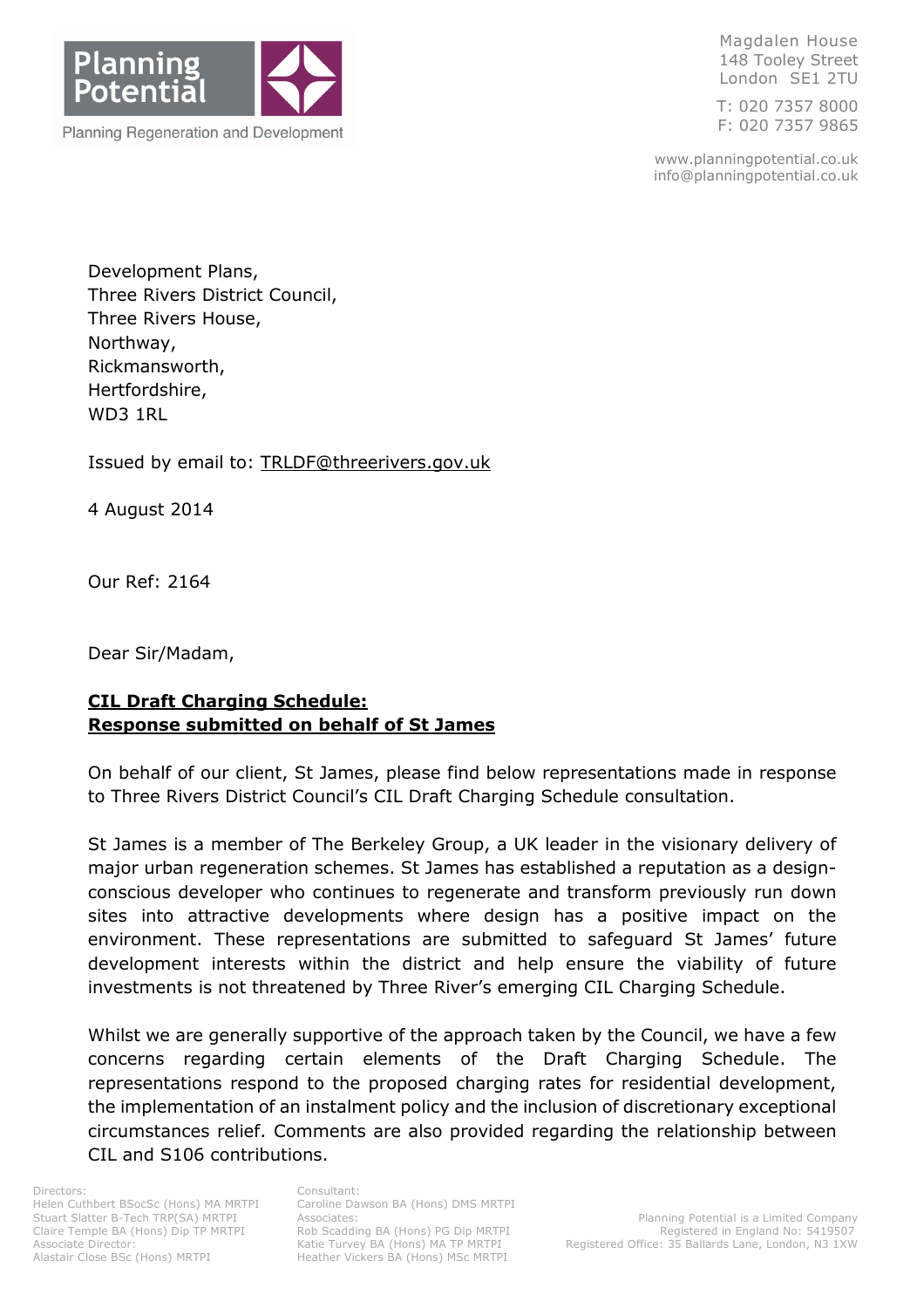## Residential Charging Rates

An essential component of the CIL Regulations is to ensure that the proposed Charging Schedule rates are viable. Three Rivers should use evidence to strike an appropriate balance between the desirability of funding infrastructure through CIL and the potential effects, taken as a whole, of the levy on the economic viability of development across their area. This "balance" has to be considered alongside other policy considerations contained in the Local Plan and any scaled back Section 106 planning obligations. It is important that the CIL charges for the District are not set at a level that could have an unacceptable negative impact on the economic viability of development, contrary to the objectives of the CIL Regulations and the NPPF.

We welcome the viability testing that has been undertaken by Lambert Smith Hampton. However, we consider the proposed rates for residential development are set too high. We recommend the residential charging rate is reduced and suggest the Council applies a rate for residential development that lies at the lower end of the potential charging spectrum based on viability evidence.

Specifically, we are concerned that the proposed residential charging rates (£180 per sq m in Area A and £120 in Band B) could adversely impact on land supply and create a significant barrier to delivering homes in the most sustainable locations in the borough. Adjustment of the residential charging rate is considered essential for the delivery of housing and the objectives of the Local Plan. Not all schemes within a given area will be equally valuable due to site specific circumstances and abnormal costs. Furthermore, it is important that contributions from residential development are not used to subsidise the infrastructure associated with other uses, such as new offices.

In this regard, we urge the Council to undertake further viability assessment work on the impacts on development of the proposed residential CIL charges to supplement the work already set out within the Lambert Smith Hampton Viability Assessment Update (May 2014).

## Instalment Policy

The inclusion of the proposed instalment policy within the draft schedule is welcomed. This approach suitably recognises that increased flexibility in paying the levy is essential for developers because they only have access to certain levels of funding through the construction process. Funding is dependent on sale volumes, market conditions and lending criteria. Significant upfront costs are often needed to unlock development. If the District Council were not to offer flexibility and the ability to pay in instalments, this would be likely to threaten the deliverability of development projects.

It is important that any instalment policy covers the following:

- The commencement of the instalment policy on adoption of CIL;
- The number of instalments that can be made by development size;
- The timings of payments post commencement based on timeframes which have regard to availability of capital and average build rates; and
- The minimum development threshold which instalments would not apply (this should be set as low as possible).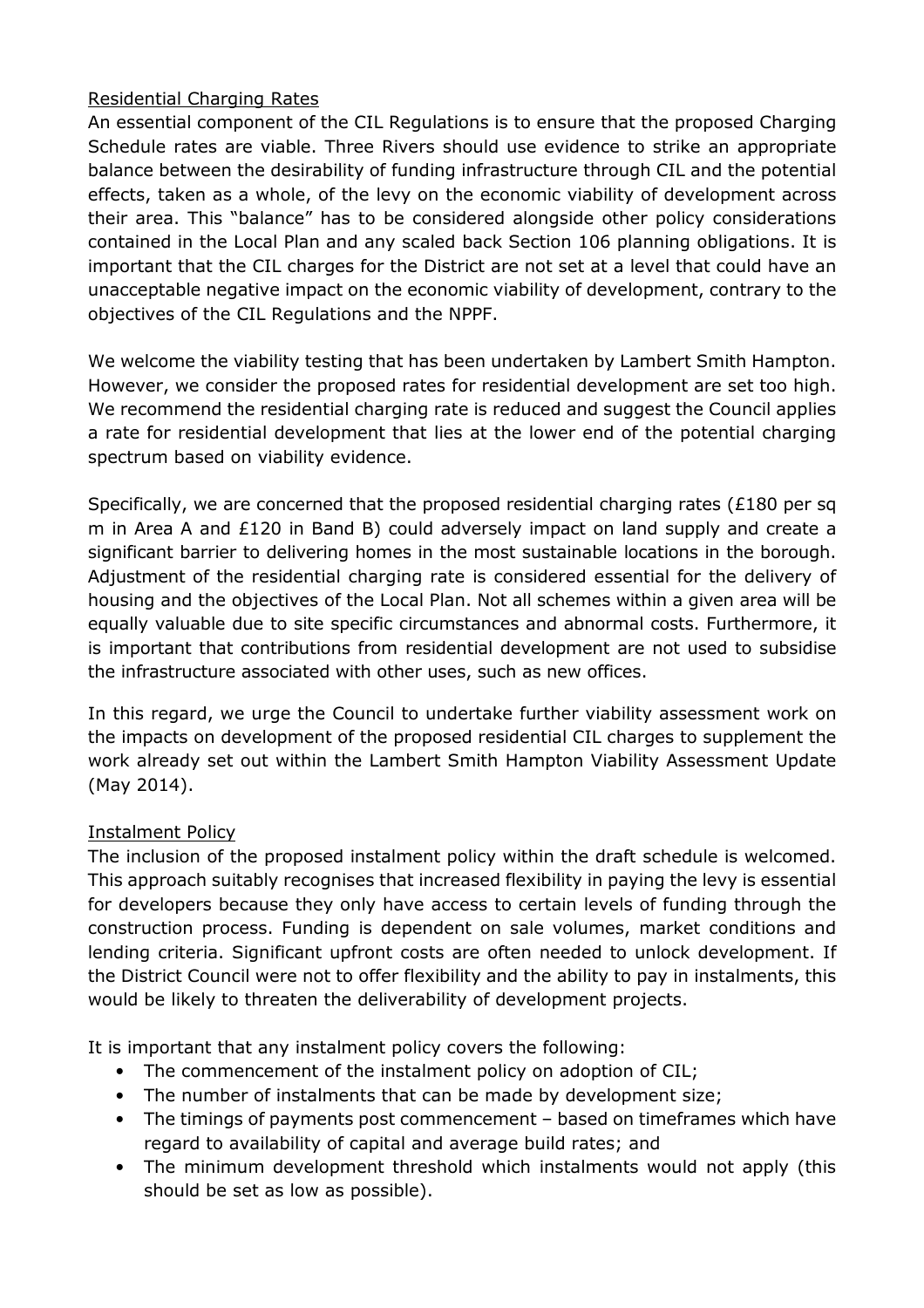The inclusion of an instalment policy is supported. The timing of CIL payments is of critical importance to the ability of developers to bring forward development. The CIL Regulations allow CIL charging authorities to put in place policies for the payment of CIL in instalments to the charging authority, rather that requiring full payment upon commencement of development. Within the current economic context it is considered appropriate to introduce this level of flexibility.

The phasing of payments is important in recognition of funding constraints, the cash flow of development and the build rates expected. The flexibility offered through the proposed staged payments will assist to ensure that the viability and long-term delivery of residential development is not affected within Three Rivers.

## Exceptional Circumstances and Payment in Lieu

The draft Charging Schedule should be revised to include provisions that allow for applications for discretionary relief to be made. The CIL Regulations provide for discretionary relief from the levy in exceptional circumstances where a specific scheme cannot afford to pay the levy. This is in recognition of the importance of ensuring that the levy does not prevent otherwise desirable development.

Three Rivers is urged to include provisions to allow for the submission of exceptional relief applications on a case by case basis. This would provide flexibility to allow for necessary reductions of CIL liabilities in cases where there would otherwise be an unacceptable impact on economic viability.

Regulation 55 (as amended) confirms a charging authority may grant relief ("exceptional circumstances") from liability to pay CIL in respect of chargeable development if: (a) it appears to the charging authority that there are exceptional circumstances which justify doing so; and (b) the charging authority considers is expedient to do so. Exceptional circumstances relief can only be granted where:

- a) The LPA has opted to make exceptional circumstance relief;
- b) A planning obligation under S106 has been entered into; and
- c) The Charging Authority considers that the cost of complying with the planning obligation is greater than the CIL amount payable and it would have an unacceptable impact upon economic viability.

Regulation 56 requires the charging authority to publish their intention to offer exceptional circumstances relief prior to implementing CIL. It is considered necessary for Three Rivers District Council to confirm a commitment to offer relief, thereby allowing a degree of flexibility for applicable schemes.

## Implementation and the Relationship between S106 and CIL

Authorities are required to set out how Section 106 policy will operate alongside CIL in the future. The following principles should apply:

• Non-financial obligations may continue to be required by Section 106 with site specific financial contributions sought where required to mitigate the impact of the development. However, infrastructure which does not address the direct impacts of development will transfer over to CIL;